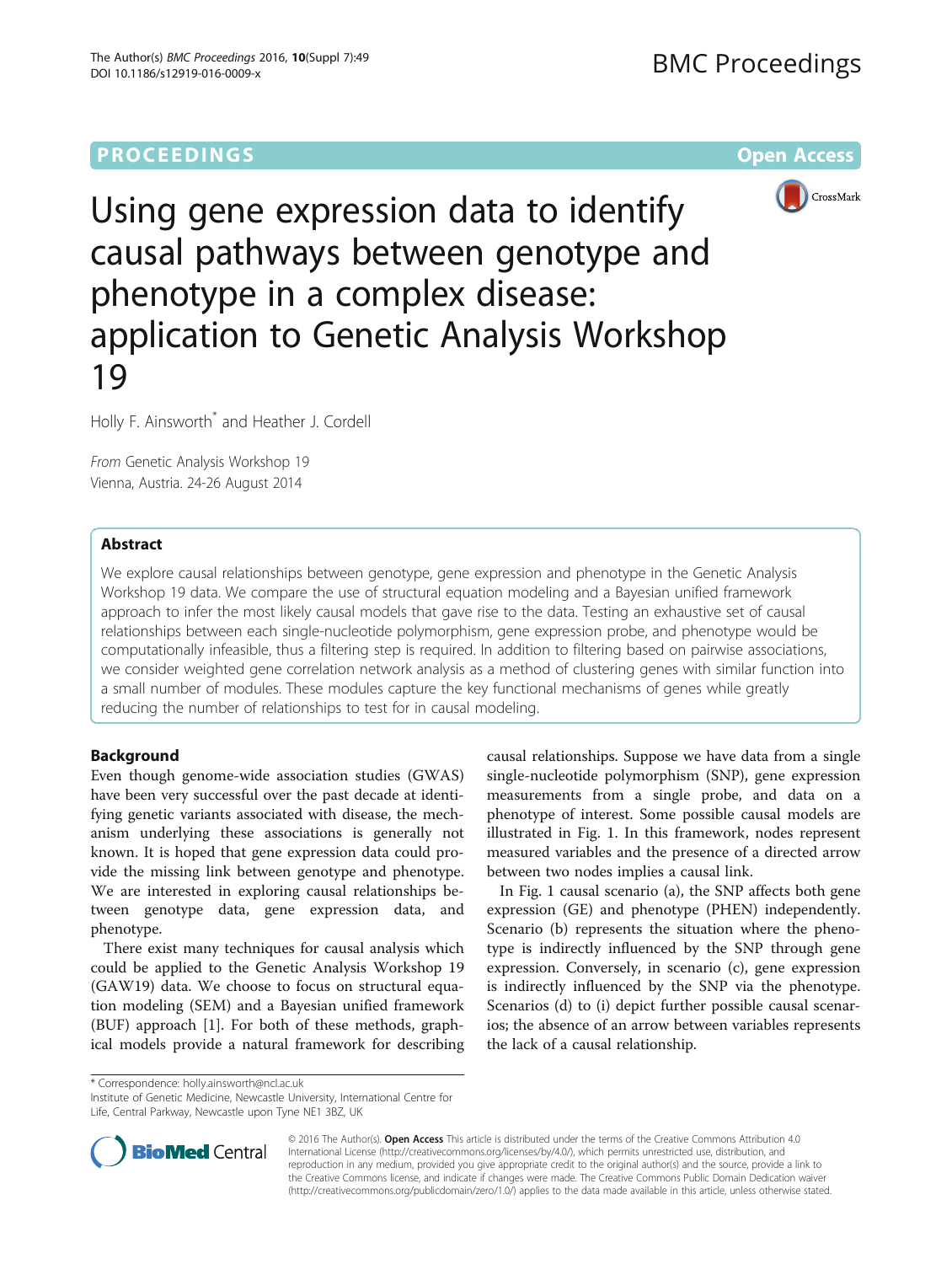<span id="page-1-0"></span>

## Methods

We performed quality control (QC) on the GAW19 GWAS (SNP) data [[2](#page-5-0)] using standard procedures outlined in Anderson et al [[3\]](#page-5-0). Individual level QC resulted in 4 individuals being excluded as a result of no genotype data being available. A further individual was excluded because of outlying ethnicity. SNP level QC removed 43,986 SNPs with low frequency (minor allele frequency <1 %) and 109 SNPs with high rates of missingness.

Gene expression measurements as described in Göring et al [[4](#page-5-0)] are available on 638 of the individuals for whom we have GWAS data. For the causal analysis we decided to focus on the real phenotypes systolic (SBP) and diastolic blood pressure (DBP) and we only included individuals for whom we have both GWAS and gene expression data. For each of the phenotypes, we adjusted for covariates using linear regression and took the average of the residuals over the different time points within an individual as our final phenotype. Covariates in the models included age, medication status, smoking status, and (for DBP) age squared. This replicates the analysis performed by Eu-Ahsunthornwattana et al [\[5\]](#page-5-0).

#### Filtering

Rather than conducting causal analysis for every possible trio of SNP, gene expression, and phenotype measurements, a filtering step was undertaken to identify potentially interesting trios (see, eg, Liu et al [[6](#page-5-0)] and Shin et al [[7\]](#page-5-0)). First, association analysis was conducted to identify gene expression probes that were correlated with the phenotypes. This was done separately for SBP and DBP using linear regression with the gene expression measurements corrected for sex. For gene expression probes that showed an association with phenotype, a genomewide association scan was carried out with gene expression as the phenotype. This analysis was carried out using the Factored Spectrally Transformed Linear Mixed Model (FaST-LMM) software [[8\]](#page-5-0), which models relatedness between individuals as estimated through genomewide SNP data. SNPs that showed an association with the gene expression probes were retained. The end result of this filtering step is a significantly reduced number of trios of SNP/gene expression/phenotype variables on which to perform causal analysis.

## Weighted gene correlation network analysis

An alternative to the above filtering step is to use the weighted gene correlation network analysis (WGCNA) approach [[9](#page-5-0)], which allows us to group genes into a relatively small number of modules (clusters). These modules contain sets of highly correlated genes based on their gene expression measurements. Each module can be summarized by an eigengene that can be taken forward to be used in further analyses. This process is described in Ghazalpour et al [[10\]](#page-5-0).

## Causal modeling

Causal modeling was performed for all trios of SNP, gene expression, and phenotype that remained following filtering, using the 2 methods outlined below.

### Structural equation modeling (SEM)

SEM is a regression-based approach to causal modeling. A system of linear equations can be constructed based on the relationships between nodes in the graphical model. The parameters in the model can be estimated using maximum likelihood and the fit of the model evaluated using appropriate statistical tests. When more than 1 causal model is tested, the one with the lowest Akaike information criterion (AIC) can be thought of as representing the most plausible underlying causal mechanism.

A selection of possible causal models which can be tested in the SEM framework are depicted in Fig. 1. Note that biologically implausible models (ie, any model in which the SNP is causally affected by another variable) have been omitted.

## Bayesian unified framework (BUF)

The BUF [[1](#page-5-0)] is a flexible approach that can be used for univariable and multivariable testing. The approach has its foundations in Bayesian model comparison and model averaging. This approach partitions variables in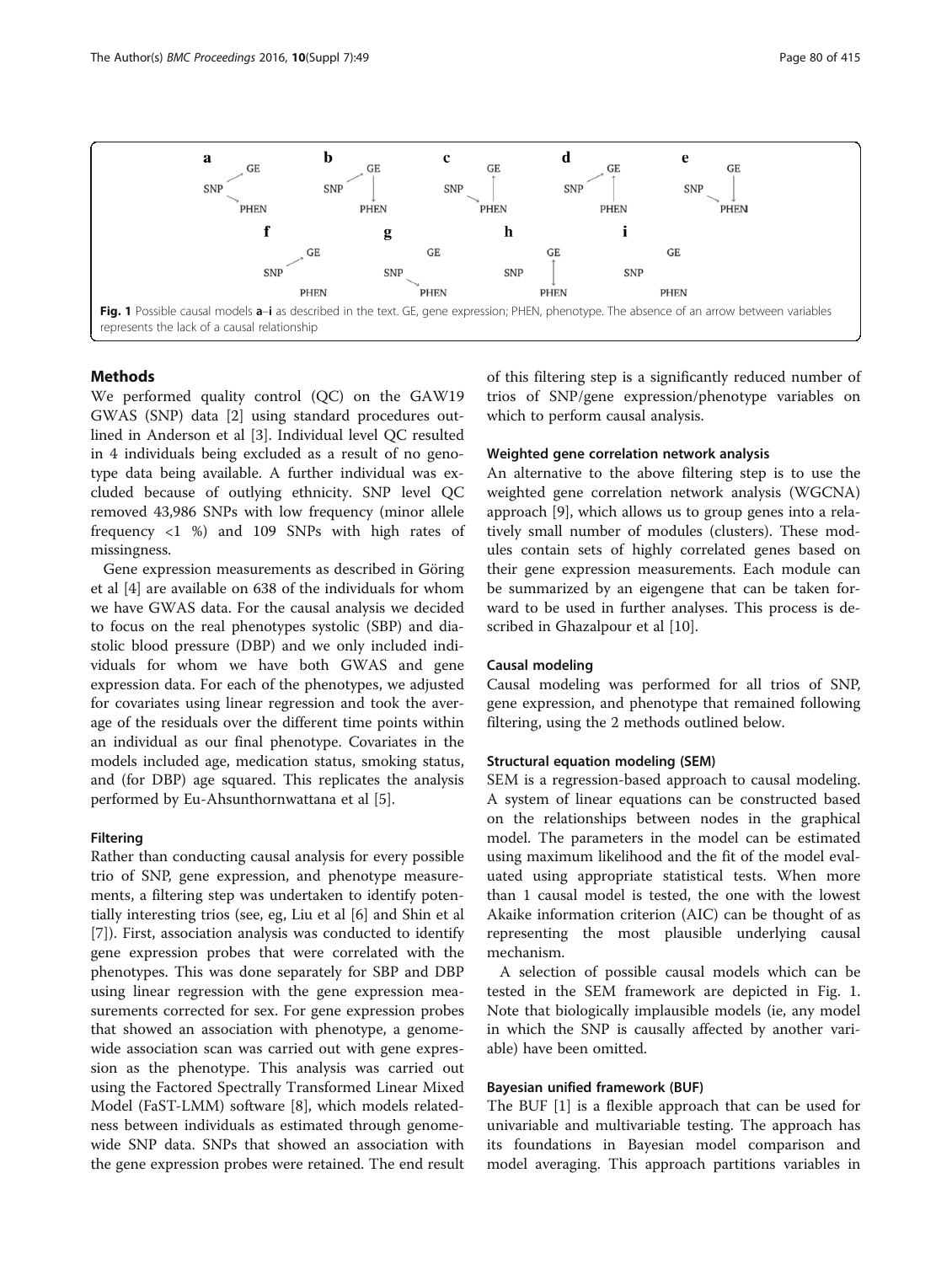<span id="page-2-0"></span>

Table 1 Results of causal analysis using gene expression probes

| SNP        |                          |                       |           | Preferred model |            |
|------------|--------------------------|-----------------------|-----------|-----------------|------------|
| SNP name   | Chromosome (bp position) | Gene expression probe | Phenotype | SEM             | <b>BUF</b> |
| rs9869956  | 3 (155164342)            | GI42661149            | SBP       | (b)             | (b)        |
| rs11709568 | 3 (155177333)            | GI42661149            | SBP       | (b)             | (b)        |
| rs6440993  | 3 (155180174)            | GI42661149            | SBP       | (b)             | (b)        |
| rs9829532  | 3 (155181831)            | GI42661149            | SBP       | (b)             | (b)        |
| rs7618495  | 3 (155184048)            | GI42661149            | SBP       | (b)             | (a)        |
| rs4680185  | 3 (155213002)            | GI42661149            | SBP       | (b)             | (b)        |
| rs822711   | 3 (165003805)            | GI42661149            | SBP       | (b)             | (b)        |
| rs4921240  | 5 (159327355)            | GI42661149            | SBP       | (b)             | (b)        |
| rs9640732  | 7 (78320848)             | GI42661149            | SBP       | (b)             | (b)        |
| rs13246026 | 7 (78331066)             | GI42661149            | SBP       | (b)             | (b)        |
| rs7793494  | 7 (78344389)             | GI42661149            | SBP       | (b)             | (b)        |
| rs11768116 | 7 (78345207)             | GI42661149            | SBP       | (b)             | (b)        |
| rs13242288 | 7 (78345298)             | GI42661149            | SBP       | (b)             | (b)        |
| rs7779874  | 7 (78346879)             | GI42661149            | SBP       | (d)             | (b)        |
| rs757395   | 7 (78356891)             | GI42661149            | SBP       | (b)             | (f)        |
| rs1888238  | 7 (78390300)             | GI42661149            | SBP       | (b)             | (b)        |
| rs13308578 | 7 (78408559)             | GI42661149            | SBP       | (b)             | (b)        |
| rs7038267  | 9 (4821348)              | GI42661149            | SBP       | (d)             | (f)        |
| rs34868670 | 5 (40237843)             | GI7706275             | SBP       | (d)             | (a)        |
| rs10246727 | 7 (152876977)            | GI7706275             | SBP       | (b)             | (b)        |
| rs2451078  | 13 (20098289)            | GI7706275             | SBP       | (d)             | (a)        |
| rs1570621  | 13 (47170118)            | GI7706275             | SBP       | (d)             | (f)        |
| rs4942556  | 13 (47174585)            | GI7706275             | SBP       | (b)             | (b)        |
| rs1105813  | 17 (7721542)             | GI7706275             | SBP       | (d)             | (f)        |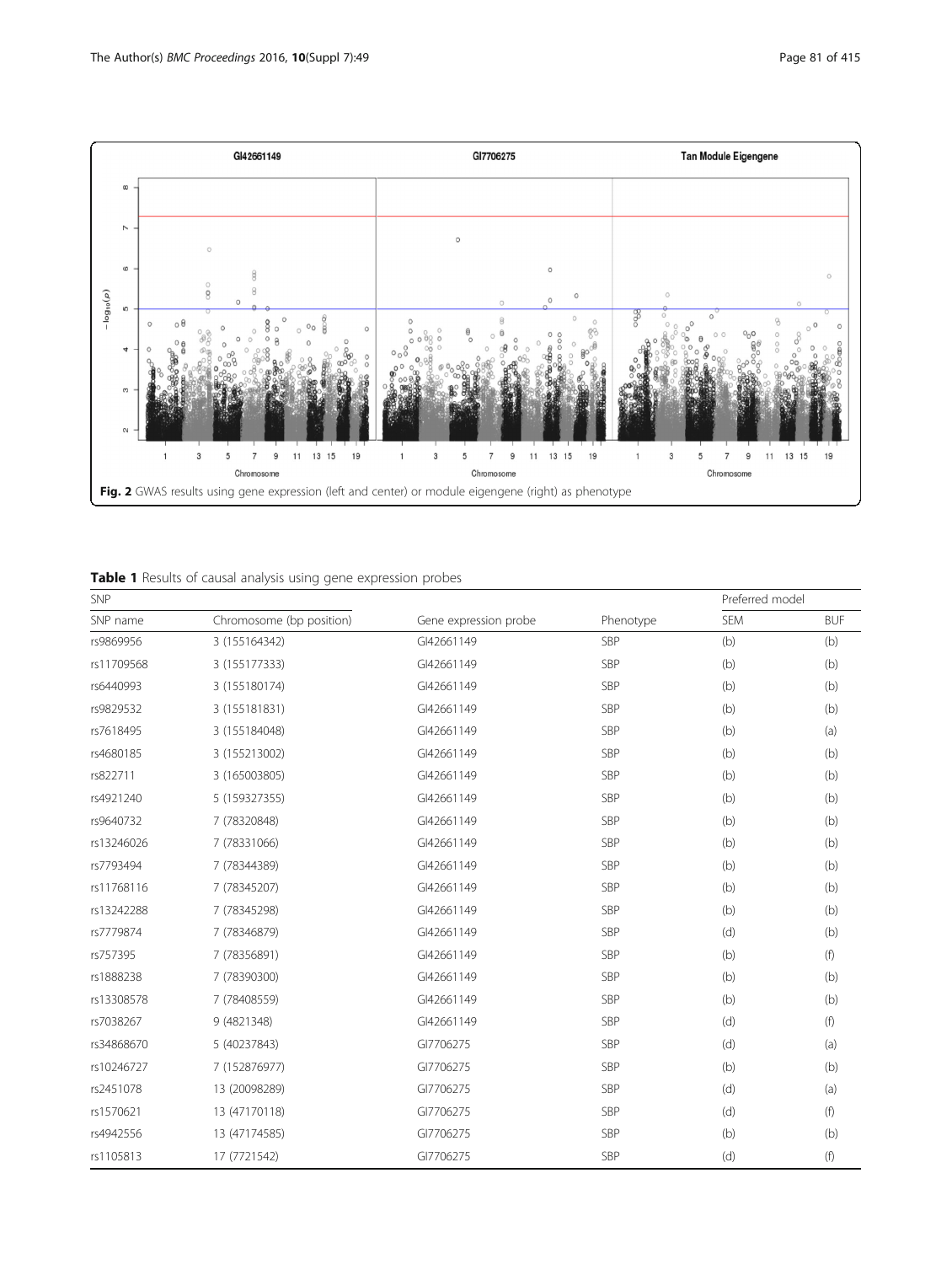the model into subsets  $\gamma = (U, D, I)$  with respect to a predictor variable, in our case the SNP. The variables in  $U$  are unassociated with the SNP, the variables in  $D$  are directly associated with the SNP and variables in I are indirectly associated with the SNP. For each possible partition, a Bayes' factor is computed; the model with the highest Bayes' factor can be interpreted as the one that best fits the data. For example, if the model with the highest Bayes' factor classifies gene expression as directly associated with the SNP (D) and phenotype as indirectly associated with the SNP (I) then this is equivalent to model (b) in Fig. [1.](#page-1-0)

## Results

The first filtering step identified 2 gene expression probes that showed marginally significant correlation  $(-\log_{10} p \text{ value } >5)$  with SBP. These were GI42661149, for which no further information was given in the map file, and GI7706275, which lies in the gene TPPP3 on chromosome 16 at coordinates 67423801 bp to 67423850 bp. Two GWAS were performed using these gene expression probes as the phenotype (Fig. [2](#page-2-0)). All SNPs that showed marginal significance  $(-\log_{10} p \text{ value})$ >5) with either gene expression probe (a total of 24 SNPs) were taken forward to be used in causal analysis.

Table [1](#page-2-0) shows the results of causal analysis. In 16 cases, both SEM and BUF agreed that the causal relationships should be classified as model (b). In the other 8 cases, SEM and BUF disagreed. For example, in 3 cases the causal relationships were classed as model (d) by SEM and as model (f) by BUF. Model (d) represents the scenario where gene expression is influenced independently by both SNP and phenotype, while model  $(f)$  represents the scenario whereby gene expression is directly associated with SNP and phenotype is unassociated with SNP. Note that (d) is not currently tested for by BUF, and  $(f)$  is not tested for by SEM.

#### Weighted gene correlation network analysis method

The WGCNA package in R [[9](#page-5-0)] was used to cluster gene expression measurements into modules (typically identified by different colors). A total of 24 modules were identified; a dendrogram depicting the results of this clustering can be viewed in Fig. 3 (left-hand plot). For each module, the gene expression profile is summarized by a module eigengene. The correlation between the module eigengene and the phenotypes (SBP and DBP) was tested for each module (Fig. 3, right-hand plot). There was 1 module/phenotype pairing (the tan colored module and SBP) that was statistically significant ( $p$  value = 0.0002)

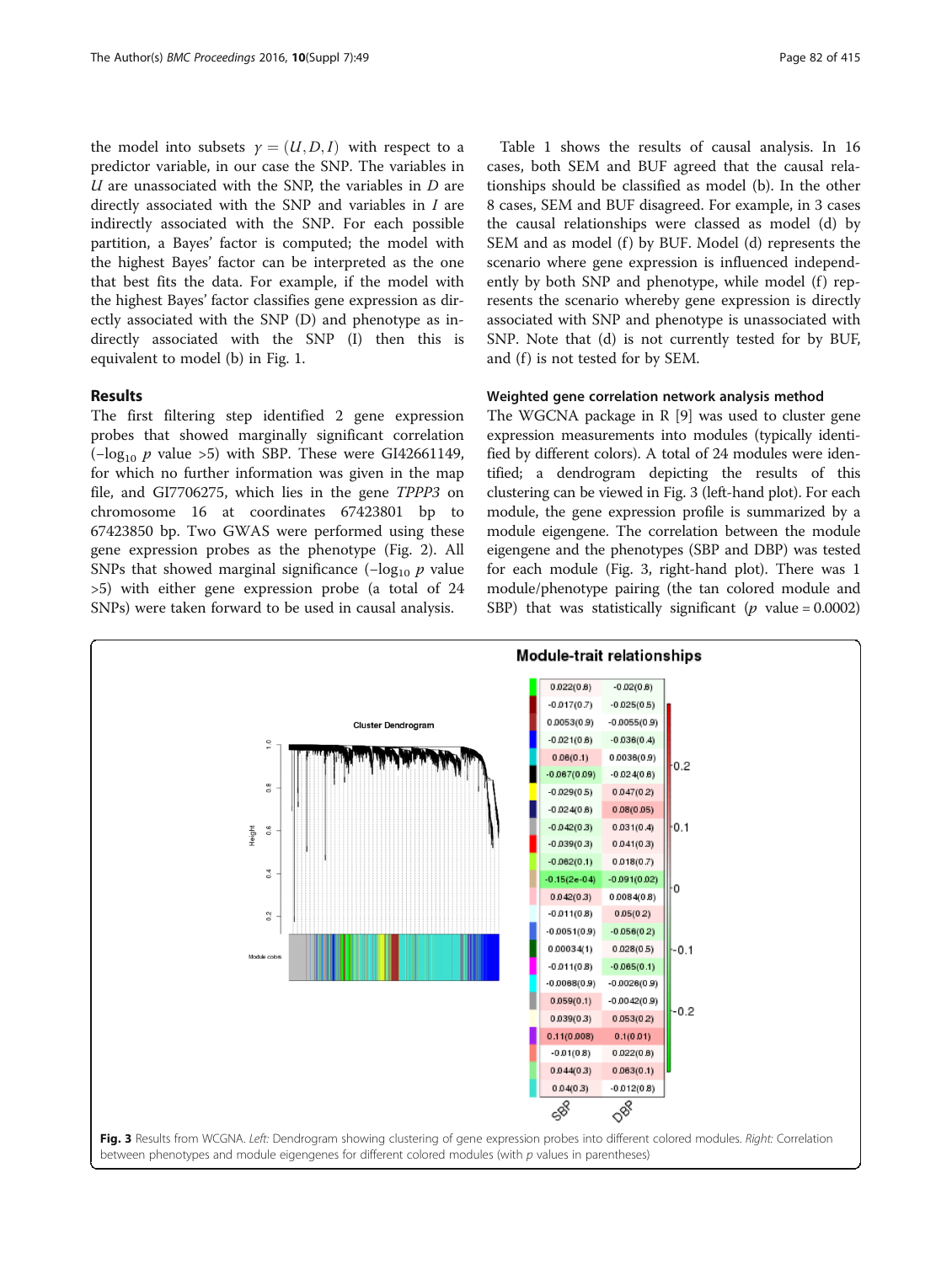| SNP name   | Chromosome(bp position) | Module eigengene | Phenotype  | Preferred model |            |
|------------|-------------------------|------------------|------------|-----------------|------------|
|            |                         |                  |            | <b>SEM</b>      | <b>BUF</b> |
| rs9844757  | 3 (49343601)            | Tan              | <b>SBP</b> | (b)             | (b)        |
| rs34823813 | 3 (49749976)            | Tan              | <b>SBP</b> | (b)             | (b)        |
| rs1374678  | 3 (63083408)            | Tan              | <b>SBP</b> | (b)             | (b)        |
| rs2568532  | 15 (34387365)           | Tan              | <b>SBP</b> | (b)             | (b)        |
| rs12983427 | 19 (34307901)           | Tan              | <b>SBP</b> | (b)             | (a)        |

Table 2 Results of causal analysis using WGCNA

using a Bonferroni correction to set the appropriate threshold to account for multiple testing.

A GWAS was performed using the tan module eigengene as the phenotype (see right-hand plot of Fig. [2](#page-2-0)). This returned 5 SNPs that showed modest significance with the phenotype. These SNPs were taken forward to be used in causal analysis and Table 2 shows the results. As previously, in the majority of cases, both SEM and BUF suggested that the inferred causal relationship should be (b). There was also 1 case where SEM suggested (b) and BUF suggested (a).

## **Discussion**

Two methods for causal inference were implemented to identify causal pathways between SNP, gene expression, and phenotype. Attempting causal analysis without a stringent filtering process would not be possible and WGCNA provides a convenient tool in this process. SEM and BUF were generally in agreement in their assessment of the underlying causal model, although the true underlying causal mechanisms are not known, so these inferences cannot be validated. However, when SEM and BUF disagreed, it must be noted that the difference in Bayes' factors between competing models in the BUF approach was very small.

SEM has the advantage of allowing models such as model (d), whereby the phenotype affects gene expression independently from the SNP, to be tested; in the BUF approach, this relationship is not routinely tested. Despite this, the BUF approach is more flexible than SEM because in BUF, an exhaustive set of partitions for variables is automatically tested for; this could be especially useful if there were a large number of variables in the model.

A direct comparison between filtering and WGCNA is not straightforward; however, we note that there are no overlapping gene expression probes between the tan module and the probes obtained using filtering. WGCNA takes approximately 1.5 hours to run and the tan module eigengene accounts for 2.1 % of the variation in SBP. However, filtering takes only a few minutes and the 2 gene expression probes identified account for 3.6 % and 2.8 %, respectively, of the variation in SBP.

For our purposes, both SEM and BUF are very quick to perform, with both methods taking no more than a couple of seconds. However, it must be noted that when we consider the computational cost of our methods, we are focusing on the very simple case where we have only 3 variables. Where many more variables are present, we suggest more investigation is required to assess the scalability of SEM, BUF and WGCNA.

We also considered performing causal analysis on the simulated phenotypes in the GAW19 data set. However, at the first filtering step we failed to recover any significant associations between phenotype and gene expression probes located in genes that featured in the true underlying simulation model. Consequently, we did not proceed any further with causal analysis.

# Conclusions

Two methods for causal inference were implemented to identify causal pathways between SNP, gene expression, and phenotype on the reduced number of trios. The methods displayed reasonably good concordance with the same causal model being identified the majority of the time. Both methods were easy and quick to implement for the simple cases we considered in this analysis. However, using these methods for an analysis with many more variables would require careful thought.

#### Acknowledgements

Support for this work was provided by the Wellcome Trust (grant references 087436/Z/08/Z and 102858/Z/13/Z).

#### Declarations

This article has been published as part of BMC Proceedings Volume 10 Supplement 7, 2016: Genetic Analysis Workshop 19: Sequence, Blood Pressure and Expression Data. Summary articles. The full contents of the supplement are available online at [http://bmcproc.biomedcentral.com/](http://bmcproc.biomedcentral.com/articles/supplements/volume-10-supplement-7) [articles/supplements/volume-10-supplement-7.](http://bmcproc.biomedcentral.com/articles/supplements/volume-10-supplement-7) Publication of the proceedings of Genetic Analysis Workshop 19 was supported by National Institutes of Health grant R01 GM031575.

#### Authors' contributions

HFA conducted the statistical analysis and drafted manuscript. HJC conceived the overall study and critically revised the manuscript. Both authors read and approved the final manuscript. HFA and HJC contributed equally to this work.

#### Competing interests

The authors declare that they have no competing interests.